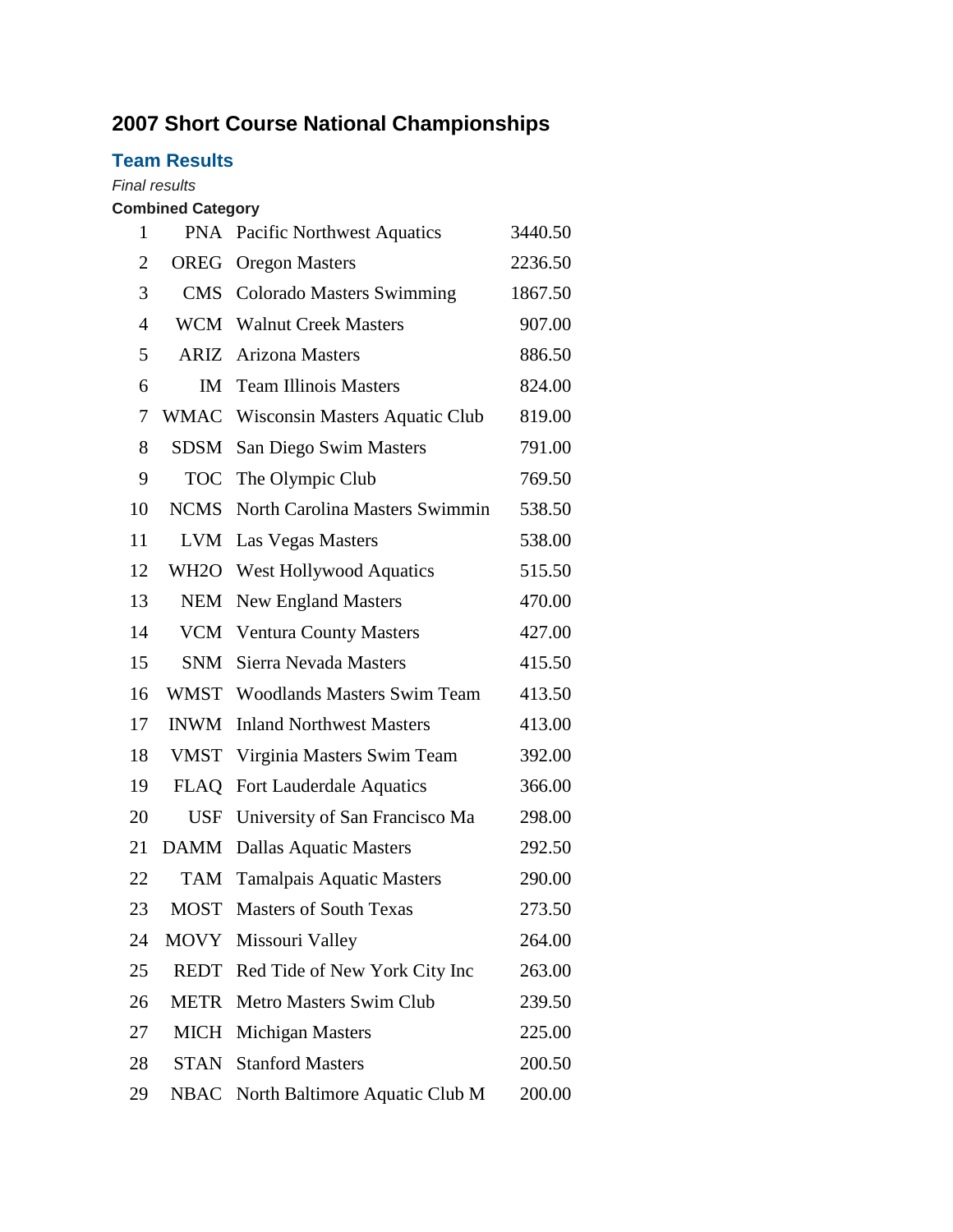| 30 | <b>LAPS</b> | Los Angeles Peninsula Swimmers     | 173.00 |
|----|-------------|------------------------------------|--------|
| 31 | <b>MVN</b>  | <b>Mission Viejo Masters</b>       | 172.00 |
| 32 | <b>TYR</b>  | Team Tyr                           | 170.00 |
| 33 | TERR        | <b>Terrapin Masters</b>            | 167.00 |
| 34 | AKMS        | Alaska Masters Swimming            | 159.00 |
| 34 | SAWS        | <b>Sawtooth Masters</b>            | 159.00 |
| 36 | $O^*H^*$    | O*H*I*O Masters Swim Club          | 158.00 |
| 37 | <b>NOVA</b> | <b>Irvine Novaquatics</b>          | 151.00 |
| 37 | SMMM        | <b>San Mateo Master Marlins</b>    | 151.00 |
| 39 | GOLD        | <b>Gold Coast Masters</b>          | 145.00 |
| 40 | DAM         | Davis Aquatic Masters              | 144.00 |
| 41 | ANCM        | <b>Montgomery Ancient Mariners</b> | 142.00 |
| 42 | HIMA        | Hawaii Masters                     | 140.00 |
| 43 | <b>NYCH</b> | Nyc Hydras                         | 132.00 |
| 43 | SSM         | <b>Swim Smarter Masters</b>        | 132.00 |
| 45 | GAJA        | Georgia                            | 130.00 |
| 46 |             | <b>SWOM</b> Southwest Ohio Masters | 129.00 |
| 47 | MAM         | Manatee Aquatic Masters Inc        | 128.00 |
| 48 | SQST        | <b>SwimQuest Masters</b>           | 126.00 |
| 49 |             | <b>UCLA</b> Ucla Bruin Masters     | 116.00 |
| 50 |             | <b>CARL</b> Carlsbad Swim Masters  | 113.00 |
| 51 | MSBC        | Masters Swimming BC                | 110.00 |
| 52 | SRM         | <b>Santa Rosa Masters</b>          | 106.00 |
| 53 | STVN        | <b>Stevens Technical Institute</b> | 105.00 |
| 54 | SKY         | <b>Swim Kentucky Masters</b>       | 102.00 |
| 55 | <b>NMMS</b> | <b>New Mexico Masters</b>          | 101.00 |
| 56 | ALMA        | <b>Almaden Masters</b>             | 100.00 |
| 57 | <b>MARY</b> | <b>Maryland Masters</b>            | 96.00  |
| 58 | <b>RIDG</b> | Team Ridgelea                      | 91.50  |
| 59 | <b>UTAH</b> | <b>Utah Masters Swimming</b>       | 84.00  |
| 60 | <b>CONN</b> | <b>Connecticut Masters</b>         | 83.00  |
| 60 | FACT        | Florida Aquatic Combined Team      | 83.00  |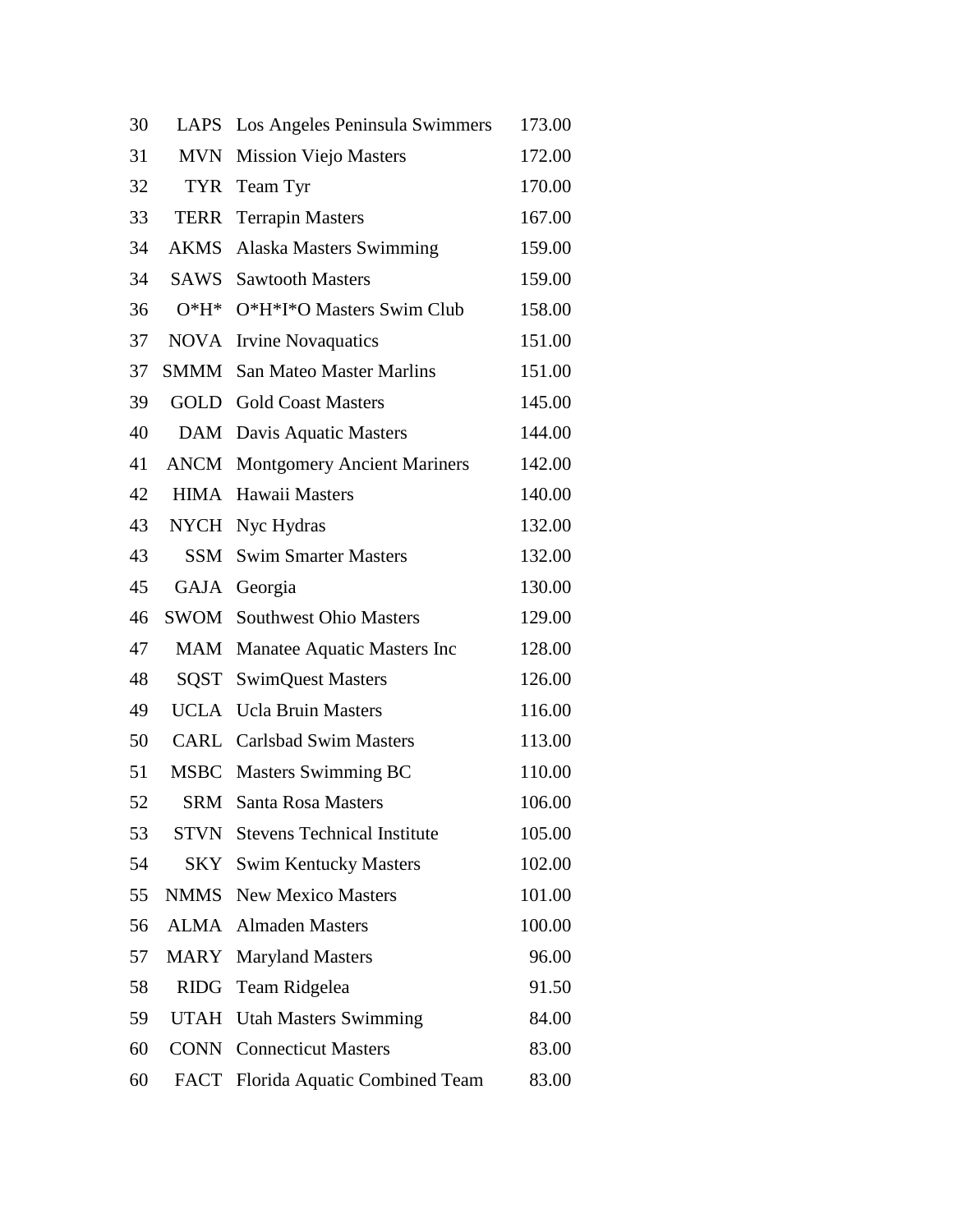| 62 | <b>MINN</b> | Minnesota Masters Swim Club           | 82.00 |
|----|-------------|---------------------------------------|-------|
| 63 | <b>GSM</b>  | <b>Garden State Masters</b>           | 79.00 |
| 64 | TXLA        | <b>Longhorn Aquatics</b>              | 73.00 |
| 65 | <b>CHIC</b> | <b>Chico Masters Swimming</b>         | 71.50 |
| 66 | IAMA        | <b>Iowa Masters Swimming</b>          | 69.00 |
| 67 | ISF         | YMCA Indy Swim Fit                    | 68.00 |
| 68 | RMST        | <b>Reston Masters Swim Team</b>       | 66.00 |
| 68 | TCAM        | <b>Tuolumne County Aquatic Master</b> | 66.00 |
| 70 | AAM         | <b>Alameda Aquatic Masters</b>        | 64.00 |
| 70 | SBM         | Santa Barbara Masters                 | 64.00 |
| 72 | SWIF        | <b>Swift Swim Club</b>                | 63.00 |
| 73 | IOWA        | <b>Hawkeye Masters</b>                | 60.00 |
| 74 | <b>BRYB</b> | <b>Brunswick Ywca Barracudas</b>      | 59.00 |
| 74 | MMSC        | Maui Masters Swim Club                | 59.00 |
| 74 | <b>SWFA</b> | Southwest Florida Aquatics            | 59.00 |
| 77 | CRUZ        | Santa Cruz Masters Aquatics           | 54.00 |
| 77 | SCAM        | <b>Strawberry Canyon Aquatic Mast</b> | 54.00 |
| 79 | <b>SPM</b>  | <b>St Pete Masters Inc</b>            | 53.00 |
| 80 | AWJ         | <b>Atlanta Water Jocks</b>            | 50.00 |
| 81 |             | CSI Cardinal Swimming Indiana         | 46.00 |
| 81 | <b>FMM</b>  | <b>Florida Mayerick Masters</b>       | 46.00 |
| 83 | ALEX        | Alexandria Masters Swimming           | 44.00 |
| 83 | <b>HBSC</b> | Huntington Beach Swim Club            | 44.00 |
| 83 | SYSM        | Sarasota YMCA Sharks                  | 44.00 |
| 86 |             | VACA Vacaville Swim Club              | 43.00 |
| 87 | <b>GBM</b>  | <b>Great Bay Masters Swimming</b>     | 42.00 |
| 88 |             | 1776 Colonials 1776                   | 41.00 |
| 88 | NAM         | New Albany Aquatics Club              | 41.00 |
| 90 | <b>RHMS</b> | Rolling Hills Mud Sharks              | 39.00 |
| 91 | SLAM        | <b>St Louis Masters</b>               | 36.00 |
| 91 |             | <b>YCRC</b> Yuba City Raquet Club     | 36.00 |
| 93 | PALM        | <b>Palmetto Masters</b>               | 35.00 |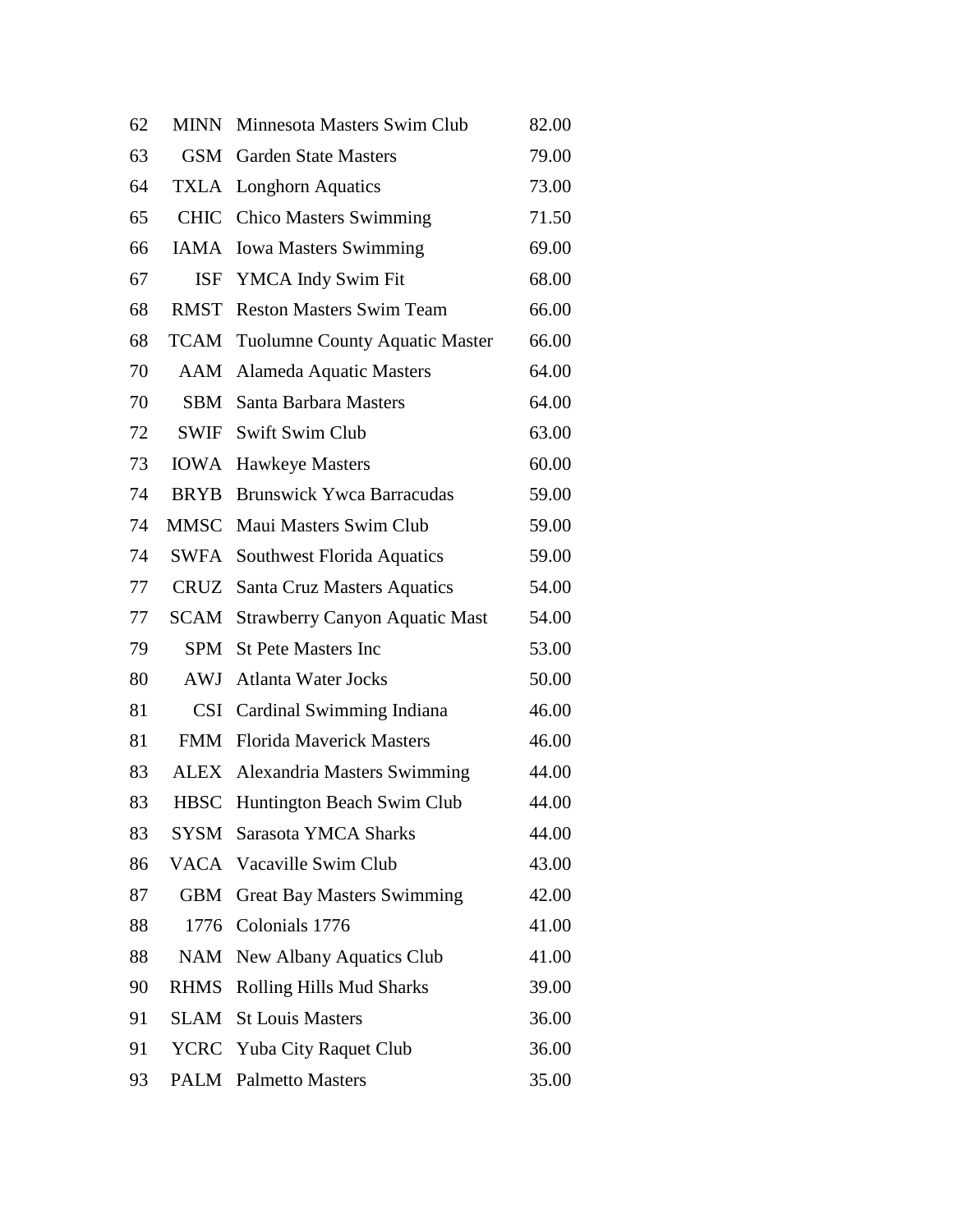| 93  | <b>SLO</b>  | Slowtwitch.com                        | 35.00 |
|-----|-------------|---------------------------------------|-------|
| 95  | SC          | <b>Sport City</b>                     | 34.00 |
| 96  | <b>JAM</b>  | <b>Jersey Area Masters</b>            | 33.50 |
| 97  | <b>PAFC</b> | Pennypack Aquatic & Fitness Cl        | 32.00 |
| 98  | <b>VERM</b> | <b>Vermont Masters</b>                | 30.00 |
| 99  | <b>AQUM</b> | <b>AquaSol Masters</b>                | 29.00 |
| 100 | <b>CTM</b>  | <b>Caltech Masters</b>                | 28.00 |
| 100 | <b>MESC</b> | Maine Masters Swim Club               | 28.00 |
| 100 |             | <b>SMSC</b> Santa Maria Swim Club     | 28.00 |
| 103 |             | <b>ARKM</b> Arkansas Masters          | 27.00 |
| 103 | <b>HOST</b> | The Houstonian Club                   | 27.00 |
| 103 | <b>TLN</b>  | <b>Tater Ledgard Nadadores</b>        | 27.00 |
| 106 | <b>WSU</b>  | Washington State University Ma        | 26.00 |
| 107 | <b>SCSA</b> | <b>St. Croix Swimming Association</b> | 22.50 |
| 108 | <b>CVM</b>  | <b>Carson Valley Masters</b>          | 22.00 |
| 109 | <b>DOC</b>  | Doc's Indiana Univ Masters            | 20.00 |
| 109 | <b>MELO</b> | Menlo Masters Aka Team Sheeper        | 20.00 |
| 111 | <b>CDI</b>  | Centro Deportivo Israelita            | 18.00 |
| 111 | <b>NIAG</b> | <b>Niagara District Masters</b>       | 18.00 |
| 113 | <b>SMS</b>  | <b>Southern Masters Swimmers</b>      | 15.00 |
| 114 | <b>ACTT</b> | <b>Aquatic Club Temple Terrace</b>    | 14.00 |
| 114 | <b>BGWM</b> | <b>Gold Wave Masters</b>              | 14.00 |
| 114 | <b>SBAS</b> | South Belt Area                       | 14.00 |
| 114 | <b>UCSB</b> | <b>Ucsb Masters Swimming</b>          | 14.00 |
| 118 | <b>OOPS</b> | Orillia Canada                        | 13.00 |
| 119 | <b>FAST</b> | Fort Worth Area Swim Team             | 12.00 |
| 120 | <b>FMT</b>  | <b>Fullerton Fast Masters Team</b>    | 11.00 |
| 120 | <b>RGSC</b> | Rio Grande Swim Club                  | 11.00 |
| 122 | <b>ADMS</b> | <b>Adirondack Masters</b>             | 10.00 |
| 122 | <b>DSSM</b> | Daland Swim School Masters            | 10.00 |
| 122 | <b>MVM</b>  | <b>Mountain View Masters</b>          | 10.00 |
| 125 | <b>BAC</b>  | <b>Burlingame Aquatic Club</b>        | 9.00  |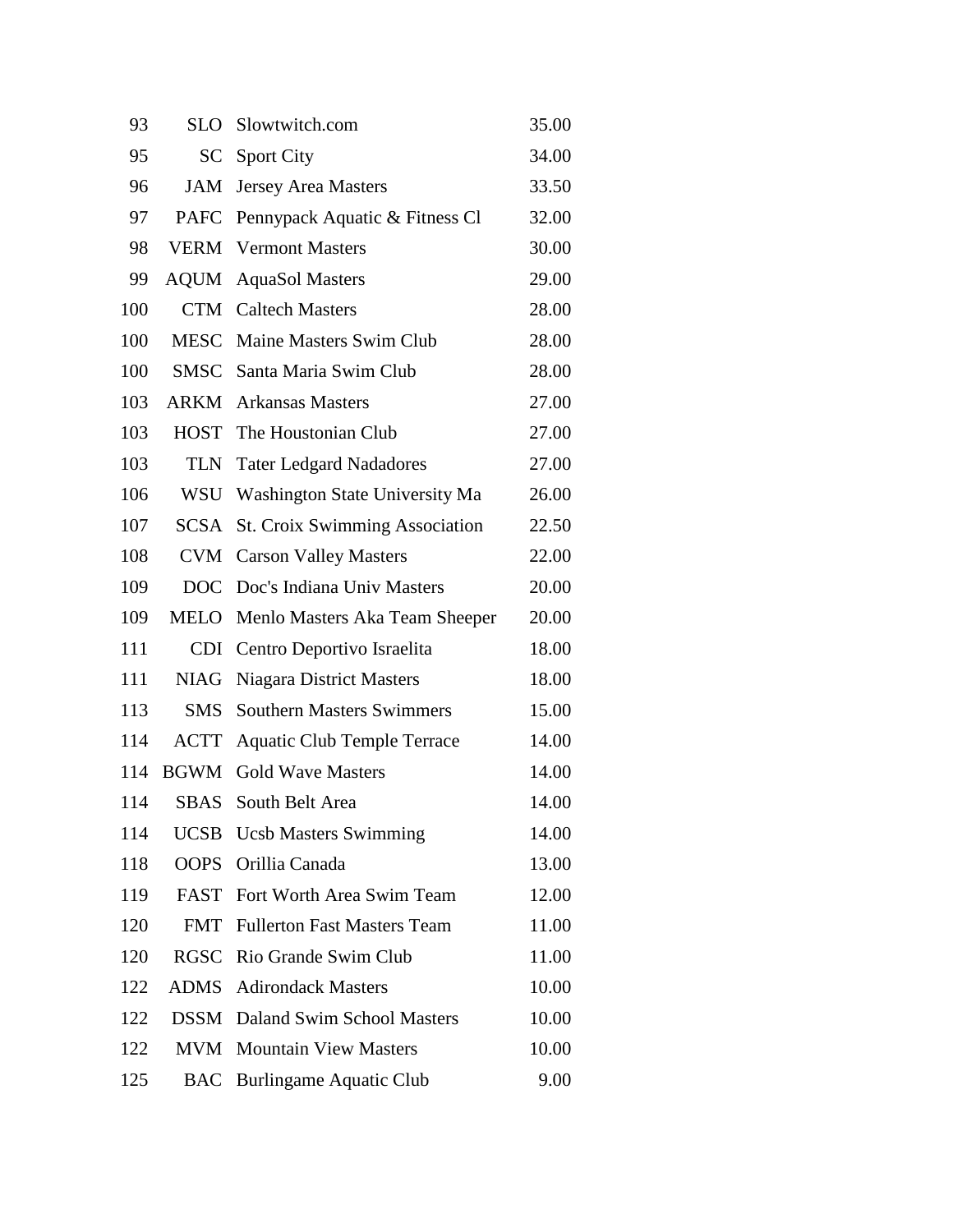| 126 |      | HSAM Heartland Swim Association Mas    | 8.00 |
|-----|------|----------------------------------------|------|
| 126 | MМ   | <b>Montana Masters</b>                 | 8.00 |
| 128 |      | LTKO Lake Tahoe Kokanee                | 7.00 |
| 128 |      | MAAC Modesto Area Aquatic Club         | 7.00 |
| 128 |      | NAST Noblesville Adult Swim Team       | 7.00 |
| 128 | OHSP | Ohio Splash                            | 7.00 |
| 128 |      | <b>SAC</b> Sacramento Masters          | 7.00 |
| 133 |      | HSNM Henderson Southern Nevada Mast    | 6.00 |
| 133 |      | <b>ROSE</b> Rose Bowl Masters          | 6.00 |
| 133 |      | WM Westchester Masters                 | 6.00 |
| 136 |      | <b>BDGR</b> Badger Masters             | 5.50 |
| 137 |      | <b>BAM</b> Berkeley Aquatic Masters    | 5.00 |
| 138 | BAY  | <b>Bay Masters</b>                     | 3.00 |
| 138 |      | <b>SFAM</b> Simon Fraser Aquatics      | 3.00 |
| 140 | DEF  | De Futen                               | 2.00 |
| 140 |      | <b>MSCM</b> Meridian Swim Club Masters | 2.00 |
| 142 |      | OJAI Ojai Masters                      | 1.00 |

### **Team Results**

*Final results*

### **Combined Category**

| 1  | <b>PNA</b> Pacific Northwest Aquatics | 3440.50 |
|----|---------------------------------------|---------|
| 2  | <b>OREG</b> Oregon Masters            | 2236.50 |
| 3  | <b>CMS</b> Colorado Masters Swimming  | 1867.50 |
| 4  | <b>WCM</b> Walnut Creek Masters       | 907.00  |
| 5  | <b>ARIZ</b> Arizona Masters           | 886.50  |
| 6  | <b>IM</b> Team Illinois Masters       | 824.00  |
| 7  | WMAC Wisconsin Masters Aquatic Club   | 819.00  |
|    |                                       |         |
| 8  | <b>SDSM</b> San Diego Swim Masters    | 791.00  |
| 9  | TOC The Olympic Club                  | 769.50  |
| 10 | NCMS North Carolina Masters Swimmin   | 538.50  |
| 11 | <b>LVM</b> Las Vegas Masters          | 538.00  |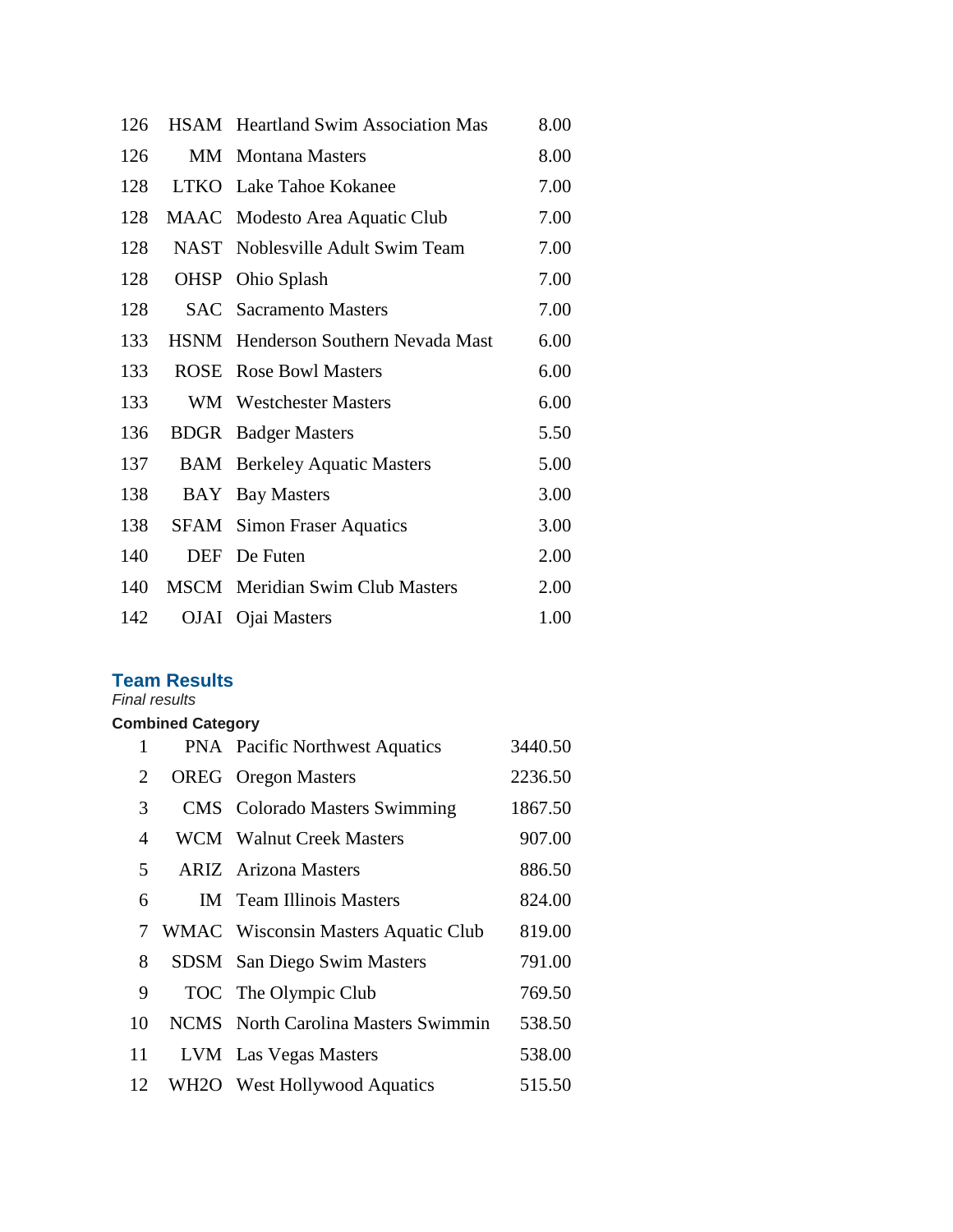| 13 | <b>NEM</b>  | <b>New England Masters</b>         | 470.00 |
|----|-------------|------------------------------------|--------|
| 14 | <b>VCM</b>  | <b>Ventura County Masters</b>      | 427.00 |
| 15 | SNM         | Sierra Nevada Masters              | 415.50 |
| 16 | WMST        | <b>Woodlands Masters Swim Team</b> | 413.50 |
| 17 | <b>INWM</b> | <b>Inland Northwest Masters</b>    | 413.00 |
| 18 | <b>VMST</b> | Virginia Masters Swim Team         | 392.00 |
| 19 | <b>FLAQ</b> | <b>Fort Lauderdale Aquatics</b>    | 366.00 |
| 20 | <b>USF</b>  | University of San Francisco Ma     | 298.00 |
| 21 | <b>DAMM</b> | <b>Dallas Aquatic Masters</b>      | 292.50 |
| 22 | TAM         | <b>Tamalpais Aquatic Masters</b>   | 290.00 |
| 23 | <b>MOST</b> | <b>Masters of South Texas</b>      | 273.50 |
| 24 | <b>MOVY</b> | Missouri Valley                    | 264.00 |
| 25 | <b>REDT</b> | Red Tide of New York City Inc      | 263.00 |
| 26 | <b>METR</b> | Metro Masters Swim Club            | 239.50 |
| 27 | <b>MICH</b> | Michigan Masters                   | 225.00 |
| 28 | <b>STAN</b> | <b>Stanford Masters</b>            | 200.50 |
| 29 | <b>NBAC</b> | North Baltimore Aquatic Club M     | 200.00 |
| 30 | <b>LAPS</b> | Los Angeles Peninsula Swimmers     | 173.00 |
| 31 | <b>MVN</b>  | <b>Mission Viejo Masters</b>       | 172.00 |
| 32 | <b>TYR</b>  | Team Tyr                           | 170.00 |
| 33 | <b>TERR</b> | <b>Terrapin Masters</b>            | 167.00 |
| 34 | AKMS        | Alaska Masters Swimming            | 159.00 |
| 34 | <b>SAWS</b> | <b>Sawtooth Masters</b>            | 159.00 |
| 36 | $O*H*$      | O*H*I*O Masters Swim Club          | 158.00 |
| 37 | <b>NOVA</b> | <b>Irvine Novaquatics</b>          | 151.00 |
| 37 | <b>SMMM</b> | <b>San Mateo Master Marlins</b>    | 151.00 |
| 39 | GOLD        | <b>Gold Coast Masters</b>          | 145.00 |
| 40 | DAM         | Davis Aquatic Masters              | 144.00 |
| 41 | <b>ANCM</b> | <b>Montgomery Ancient Mariners</b> | 142.00 |
| 42 | HIMA        | Hawaii Masters                     | 140.00 |
| 43 |             | NYCH Nyc Hydras                    | 132.00 |
| 43 | SSM         | <b>Swim Smarter Masters</b>        | 132.00 |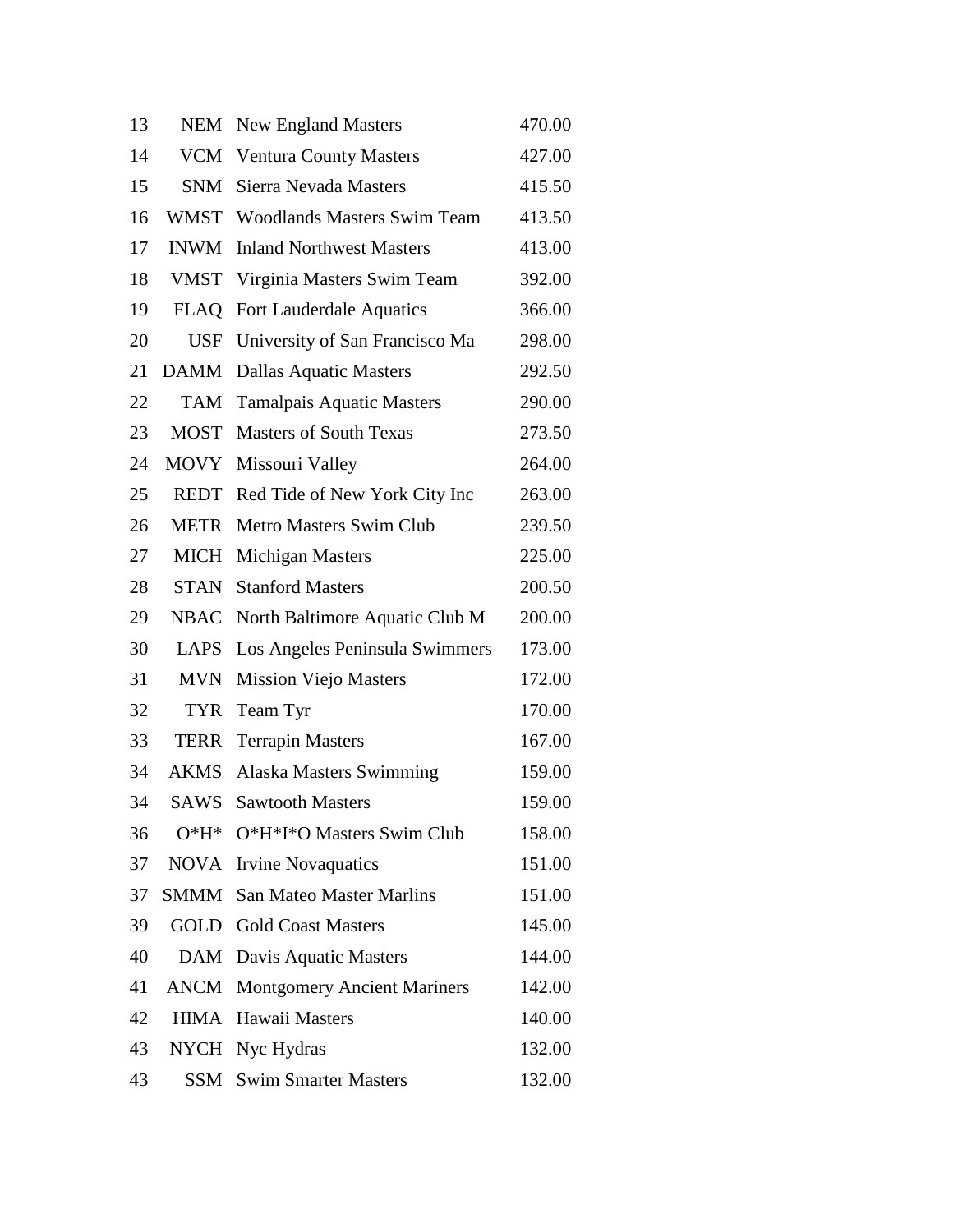| 45 |             | GAJA Georgia                          | 130.00 |
|----|-------------|---------------------------------------|--------|
| 46 | SWOM        | <b>Southwest Ohio Masters</b>         | 129.00 |
| 47 |             | MAM Manatee Aquatic Masters Inc       | 128.00 |
| 48 |             | <b>SQST</b> SwimQuest Masters         | 126.00 |
| 49 |             | <b>UCLA</b> Ucla Bruin Masters        | 116.00 |
| 50 |             | <b>CARL</b> Carlsbad Swim Masters     | 113.00 |
| 51 |             | MSBC Masters Swimming BC              | 110.00 |
| 52 | <b>SRM</b>  | <b>Santa Rosa Masters</b>             | 106.00 |
| 53 | STVN        | <b>Stevens Technical Institute</b>    | 105.00 |
| 54 |             | <b>SKY</b> Swim Kentucky Masters      | 102.00 |
| 55 | <b>NMMS</b> | <b>New Mexico Masters</b>             | 101.00 |
| 56 | ALMA        | <b>Almaden Masters</b>                | 100.00 |
| 57 | MARY        | <b>Maryland Masters</b>               | 96.00  |
| 58 | RIDG        | Team Ridgelea                         | 91.50  |
| 59 | <b>UTAH</b> | <b>Utah Masters Swimming</b>          | 84.00  |
| 60 | CONN        | <b>Connecticut Masters</b>            | 83.00  |
| 60 | FACT        | Florida Aquatic Combined Team         | 83.00  |
| 62 | MINN        | Minnesota Masters Swim Club           | 82.00  |
| 63 | GSM         | <b>Garden State Masters</b>           | 79.00  |
| 64 | TXLA        | Longhorn Aquatics                     | 73.00  |
| 65 | <b>CHIC</b> | <b>Chico Masters Swimming</b>         | 71.50  |
| 66 | IAMA        | <b>Iowa Masters Swimming</b>          | 69.00  |
| 67 | <b>ISF</b>  | YMCA Indy Swim Fit                    | 68.00  |
| 68 | <b>RMST</b> | <b>Reston Masters Swim Team</b>       | 66.00  |
| 68 | <b>TCAM</b> | <b>Tuolumne County Aquatic Master</b> | 66.00  |
| 70 | AAM         | <b>Alameda Aquatic Masters</b>        | 64.00  |
| 70 | SBM         | Santa Barbara Masters                 | 64.00  |
| 72 | SWIF        | <b>Swift Swim Club</b>                | 63.00  |
| 73 | <b>IOWA</b> | <b>Hawkeye Masters</b>                | 60.00  |
| 74 | <b>BRYB</b> | <b>Brunswick Ywca Barracudas</b>      | 59.00  |
| 74 | <b>MMSC</b> | Maui Masters Swim Club                | 59.00  |
| 74 | SWFA        | Southwest Florida Aquatics            | 59.00  |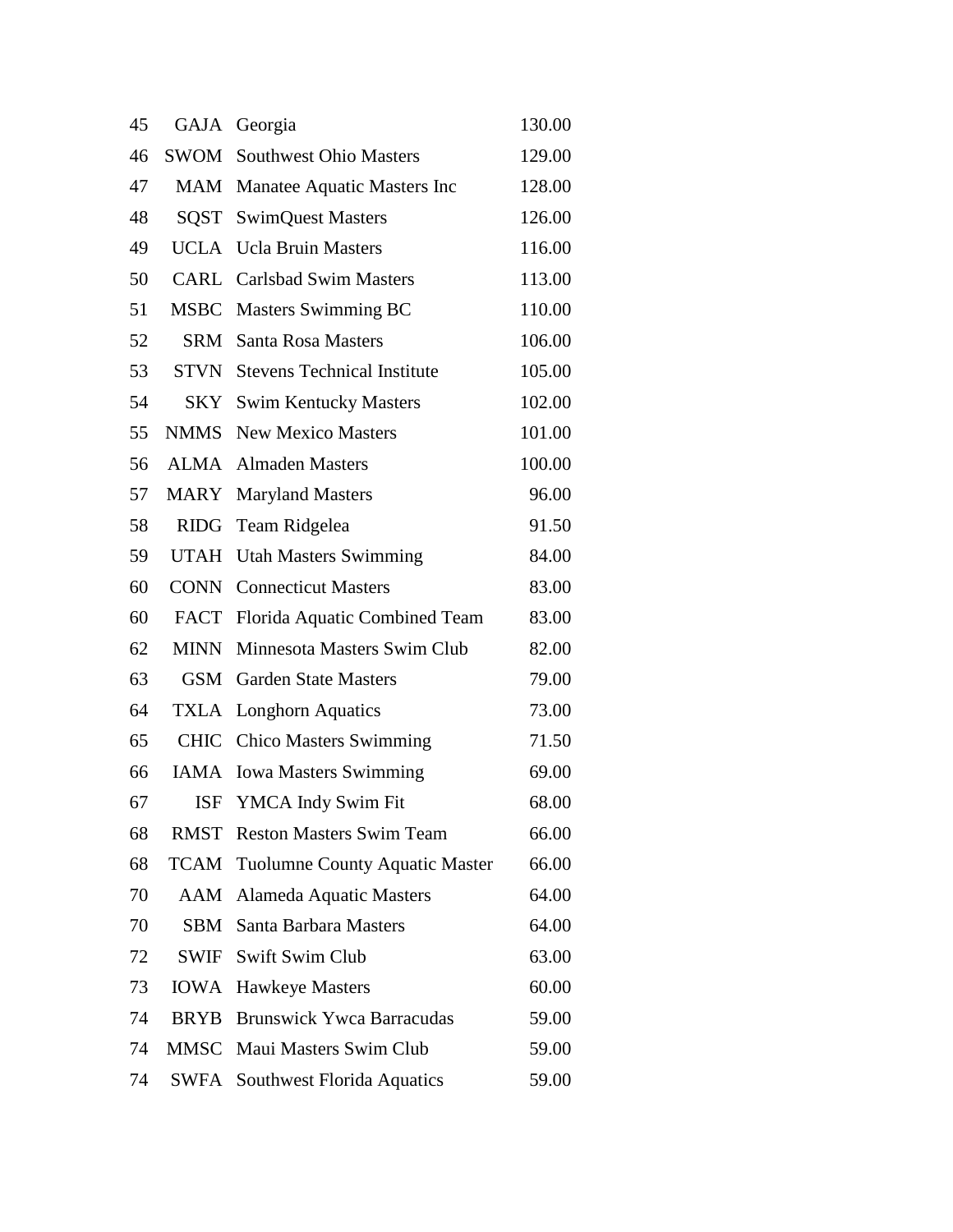| 77  |             | CRUZ Santa Cruz Masters Aquatics      | 54.00 |
|-----|-------------|---------------------------------------|-------|
| 77  | <b>SCAM</b> | <b>Strawberry Canyon Aquatic Mast</b> | 54.00 |
| 79  |             | <b>SPM</b> St Pete Masters Inc        | 53.00 |
| 80  |             | <b>AWJ</b> Atlanta Water Jocks        | 50.00 |
| 81  | <b>CSI</b>  | Cardinal Swimming Indiana             | 46.00 |
| 81  | <b>FMM</b>  | <b>Florida Maverick Masters</b>       | 46.00 |
| 83  | ALEX        | Alexandria Masters Swimming           | 44.00 |
| 83  | <b>HBSC</b> | Huntington Beach Swim Club            | 44.00 |
| 83  | <b>SYSM</b> | Sarasota YMCA Sharks                  | 44.00 |
| 86  |             | VACA Vacaville Swim Club              | 43.00 |
| 87  | <b>GBM</b>  | <b>Great Bay Masters Swimming</b>     | 42.00 |
| 88  | 1776        | Colonials 1776                        | 41.00 |
| 88  |             | NAM New Albany Aquatics Club          | 41.00 |
| 90  | <b>RHMS</b> | Rolling Hills Mud Sharks              | 39.00 |
| 91  | <b>SLAM</b> | <b>St Louis Masters</b>               | 36.00 |
| 91  |             | YCRC Yuba City Raquet Club            | 36.00 |
| 93  |             | <b>PALM</b> Palmetto Masters          | 35.00 |
| 93  | <b>SLO</b>  | Slowtwitch.com                        | 35.00 |
| 95  | SC          | <b>Sport City</b>                     | 34.00 |
| 96  | <b>JAM</b>  | <b>Jersey Area Masters</b>            | 33.50 |
| 97  | <b>PAFC</b> | Pennypack Aquatic & Fitness Cl        | 32.00 |
| 98  | <b>VERM</b> | <b>Vermont Masters</b>                | 30.00 |
| 99  | <b>AOUM</b> | <b>AquaSol Masters</b>                | 29.00 |
| 100 | <b>CTM</b>  | <b>Caltech Masters</b>                | 28.00 |
| 100 | <b>MESC</b> | Maine Masters Swim Club               | 28.00 |
| 100 | <b>SMSC</b> | Santa Maria Swim Club                 | 28.00 |
| 103 | ARKM        | <b>Arkansas Masters</b>               | 27.00 |
| 103 | <b>HOST</b> | The Houstonian Club                   | 27.00 |
| 103 | <b>TLN</b>  | <b>Tater Ledgard Nadadores</b>        | 27.00 |
| 106 | WSU         | Washington State University Ma        | 26.00 |
| 107 | SCSA        | <b>St. Croix Swimming Association</b> | 22.50 |
| 108 | <b>CVM</b>  | <b>Carson Valley Masters</b>          | 22.00 |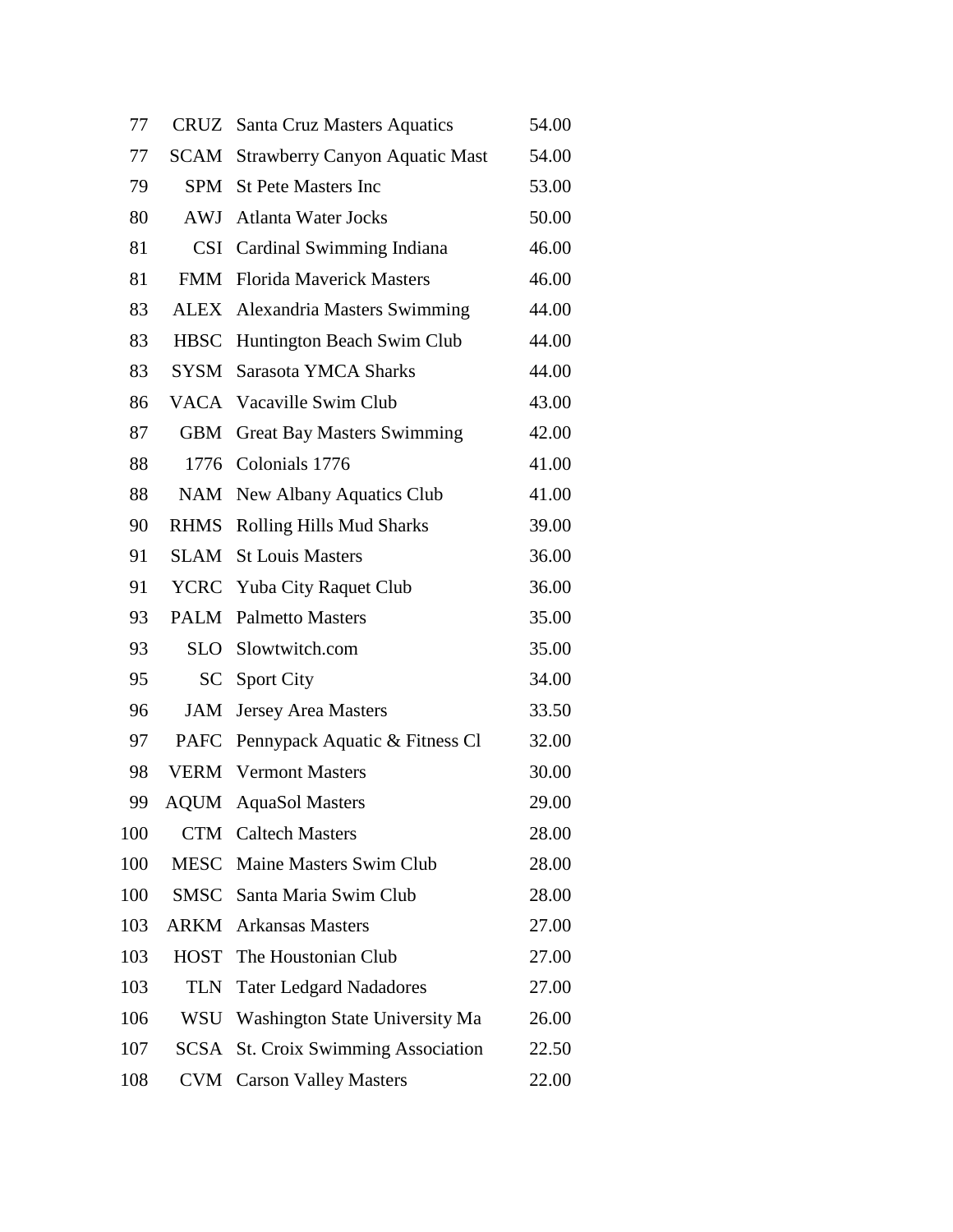| 109 | <b>DOC</b>  | Doc's Indiana Univ Masters            | 20.00 |
|-----|-------------|---------------------------------------|-------|
| 109 | <b>MELO</b> | Menlo Masters Aka Team Sheeper        | 20.00 |
| 111 | <b>CDI</b>  | Centro Deportivo Israelita            | 18.00 |
| 111 | <b>NIAG</b> | <b>Niagara District Masters</b>       | 18.00 |
| 113 | <b>SMS</b>  | <b>Southern Masters Swimmers</b>      | 15.00 |
| 114 | <b>ACTT</b> | <b>Aquatic Club Temple Terrace</b>    | 14.00 |
| 114 | <b>BGWM</b> | <b>Gold Wave Masters</b>              | 14.00 |
| 114 | <b>SBAS</b> | South Belt Area                       | 14.00 |
| 114 | <b>UCSB</b> | <b>Ucsb Masters Swimming</b>          | 14.00 |
| 118 | <b>OOPS</b> | Orillia Canada                        | 13.00 |
| 119 | <b>FAST</b> | Fort Worth Area Swim Team             | 12.00 |
| 120 | <b>FMT</b>  | <b>Fullerton Fast Masters Team</b>    | 11.00 |
| 120 | <b>RGSC</b> | Rio Grande Swim Club                  | 11.00 |
| 122 | <b>ADMS</b> | <b>Adirondack Masters</b>             | 10.00 |
| 122 | <b>DSSM</b> | Daland Swim School Masters            | 10.00 |
| 122 | <b>MVM</b>  | <b>Mountain View Masters</b>          | 10.00 |
| 125 | <b>BAC</b>  | <b>Burlingame Aquatic Club</b>        | 9.00  |
| 126 | <b>HSAM</b> | <b>Heartland Swim Association Mas</b> | 8.00  |
| 126 | MM          | <b>Montana Masters</b>                | 8.00  |
| 128 | LTKO        | Lake Tahoe Kokanee                    | 7.00  |
| 128 | MAAC        | Modesto Area Aquatic Club             | 7.00  |
| 128 | <b>NAST</b> | Noblesville Adult Swim Team           | 7.00  |
| 128 | <b>OHSP</b> | Ohio Splash                           | 7.00  |
| 128 |             | <b>SAC</b> Sacramento Masters         | 7.00  |
| 133 |             | HSNM Henderson Southern Nevada Mast   | 6.00  |
| 133 |             | <b>ROSE</b> Rose Bowl Masters         | 6.00  |
| 133 | WM          | <b>Westchester Masters</b>            | 6.00  |
| 136 | <b>BDGR</b> | <b>Badger Masters</b>                 | 5.50  |
| 137 | <b>BAM</b>  | <b>Berkeley Aquatic Masters</b>       | 5.00  |
| 138 | <b>BAY</b>  | <b>Bay Masters</b>                    | 3.00  |
| 138 | SFAM        | <b>Simon Fraser Aquatics</b>          | 3.00  |
| 140 | DEF         | De Futen                              | 2.00  |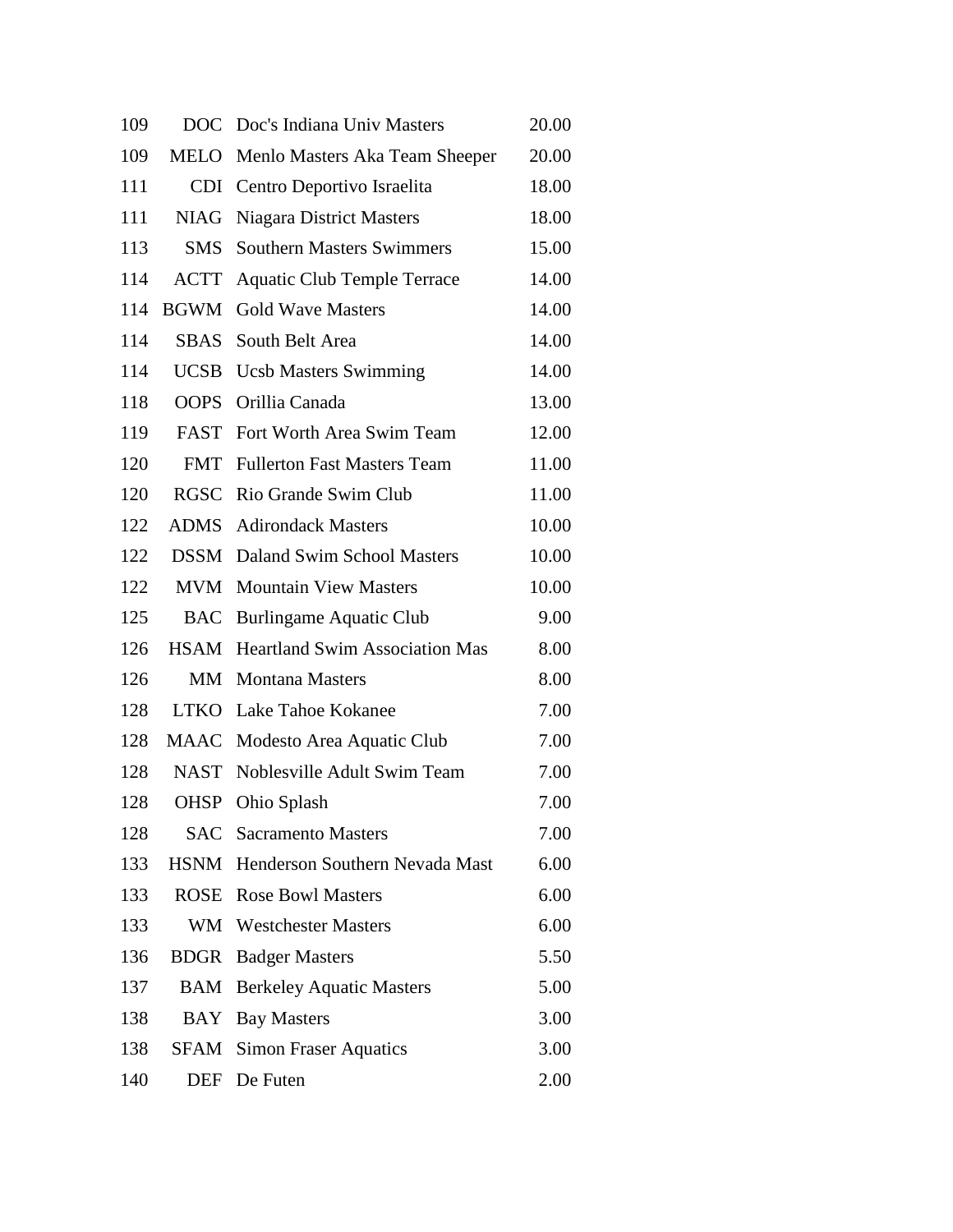| 140                                         |                          | <b>MSCM</b> Meridian Swim Club Masters | 2.00    |  |  |
|---------------------------------------------|--------------------------|----------------------------------------|---------|--|--|
| 142                                         |                          | OJAI Ojai Masters                      | 1.00    |  |  |
| <b>Team Results</b><br><b>Final results</b> |                          |                                        |         |  |  |
| 1                                           | <b>Combined Category</b> | <b>PNA</b> Pacific Northwest Aquatics  | 3440.50 |  |  |
| 2                                           | OREG                     | <b>Oregon Masters</b>                  | 2236.50 |  |  |
| 3                                           | <b>CMS</b>               | <b>Colorado Masters Swimming</b>       | 1867.50 |  |  |
| $\overline{4}$                              |                          | WCM Walnut Creek Masters               | 907.00  |  |  |
| 5                                           |                          | <b>ARIZ</b> Arizona Masters            | 886.50  |  |  |
| 6                                           | IM                       | <b>Team Illinois Masters</b>           | 824.00  |  |  |
| 7                                           |                          | WMAC Wisconsin Masters Aquatic Club    | 819.00  |  |  |
| 8                                           | <b>SDSM</b>              | San Diego Swim Masters                 | 791.00  |  |  |
| 9                                           | <b>TOC</b>               | The Olympic Club                       | 769.50  |  |  |
| 10                                          | <b>NCMS</b>              | North Carolina Masters Swimmin         | 538.50  |  |  |
| 11                                          | <b>LVM</b>               | Las Vegas Masters                      | 538.00  |  |  |
| 12                                          | WH2O                     | <b>West Hollywood Aquatics</b>         | 515.50  |  |  |
| 13                                          | <b>NEM</b>               | <b>New England Masters</b>             | 470.00  |  |  |
| 14                                          |                          | VCM Ventura County Masters             | 427.00  |  |  |
| 15                                          | <b>SNM</b>               | Sierra Nevada Masters                  | 415.50  |  |  |
| 16                                          |                          | WMST Woodlands Masters Swim Team       | 413.50  |  |  |
| 17                                          | <b>INWM</b>              | <b>Inland Northwest Masters</b>        | 413.00  |  |  |
| 18                                          | VMST                     | Virginia Masters Swim Team             | 392.00  |  |  |
| 19                                          |                          | FLAQ Fort Lauderdale Aquatics          | 366.00  |  |  |
| 20                                          | <b>USF</b>               | University of San Francisco Ma         | 298.00  |  |  |
| 21                                          | <b>DAMM</b>              | <b>Dallas Aquatic Masters</b>          | 292.50  |  |  |
| 22                                          | <b>TAM</b>               | <b>Tamalpais Aquatic Masters</b>       | 290.00  |  |  |
| 23                                          | <b>MOST</b>              | <b>Masters of South Texas</b>          | 273.50  |  |  |
| 24                                          | <b>MOVY</b>              | Missouri Valley                        | 264.00  |  |  |
| 25                                          | REDT                     | Red Tide of New York City Inc          | 263.00  |  |  |
| 26                                          | <b>METR</b>              | Metro Masters Swim Club                | 239.50  |  |  |
| 27                                          | <b>MICH</b>              | <b>Michigan Masters</b>                | 225.00  |  |  |
| 28                                          |                          | <b>STAN</b> Stanford Masters           | 200.50  |  |  |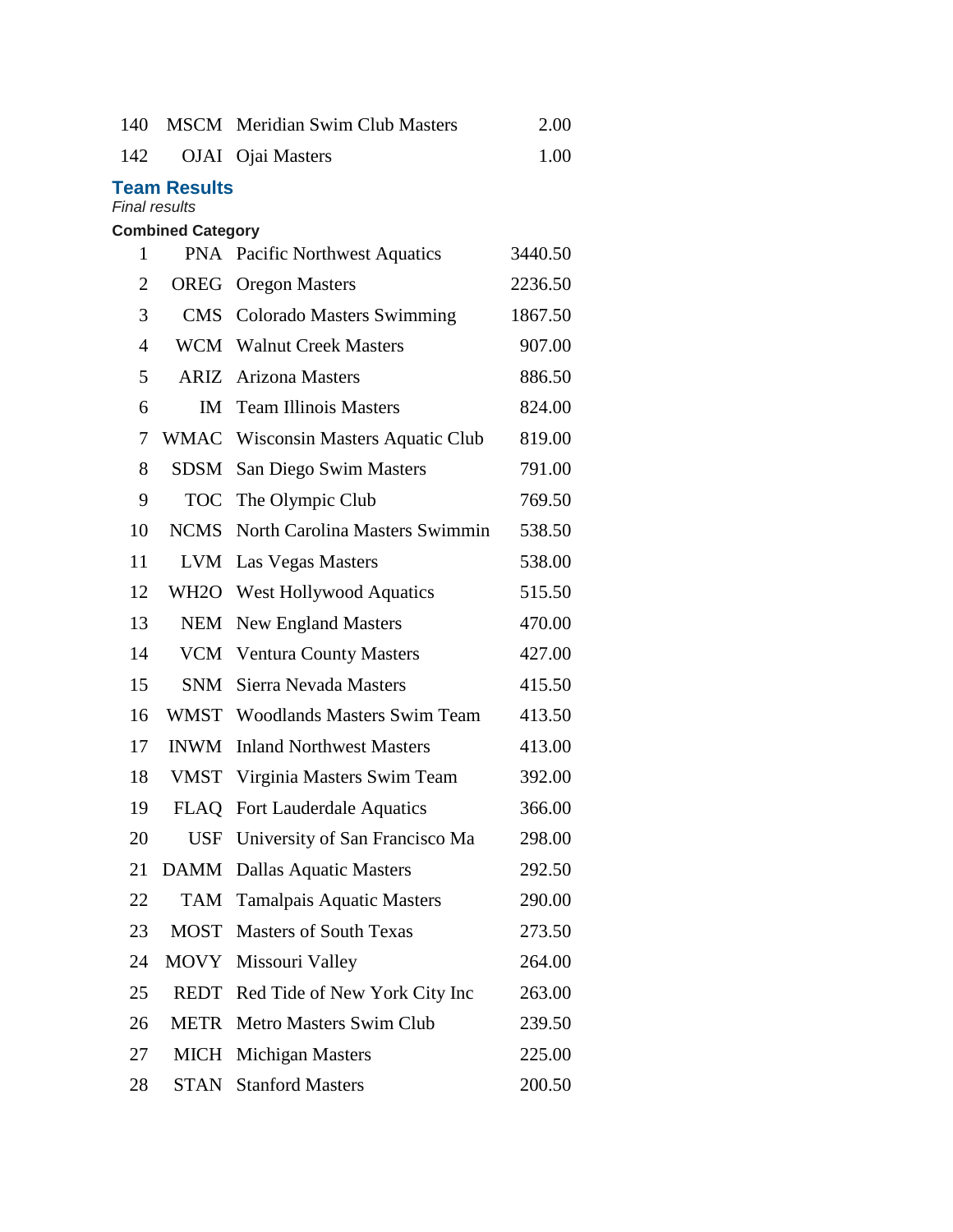| 29 | <b>NBAC</b> | North Baltimore Aquatic Club M          | 200.00 |
|----|-------------|-----------------------------------------|--------|
| 30 | LAPS        | Los Angeles Peninsula Swimmers          | 173.00 |
| 31 | <b>MVN</b>  | <b>Mission Viejo Masters</b>            | 172.00 |
| 32 | <b>TYR</b>  | Team Tyr                                | 170.00 |
| 33 | <b>TERR</b> | <b>Terrapin Masters</b>                 | 167.00 |
| 34 | <b>AKMS</b> | Alaska Masters Swimming                 | 159.00 |
| 34 | SAWS        | <b>Sawtooth Masters</b>                 | 159.00 |
| 36 | $O*H*$      | O*H*I*O Masters Swim Club               | 158.00 |
| 37 | <b>NOVA</b> | <b>Irvine Novaquatics</b>               | 151.00 |
| 37 | SMMM        | <b>San Mateo Master Marlins</b>         | 151.00 |
| 39 | GOLD        | <b>Gold Coast Masters</b>               | 145.00 |
| 40 | DAM         | Davis Aquatic Masters                   | 144.00 |
| 41 | ANCM        | <b>Montgomery Ancient Mariners</b>      | 142.00 |
| 42 | HIMA        | Hawaii Masters                          | 140.00 |
| 43 | <b>NYCH</b> | Nyc Hydras                              | 132.00 |
| 43 | SSM         | <b>Swim Smarter Masters</b>             | 132.00 |
| 45 | GAJA        | Georgia                                 | 130.00 |
| 46 | SWOM        | <b>Southwest Ohio Masters</b>           | 129.00 |
| 47 | MAM         | Manatee Aquatic Masters Inc             | 128.00 |
| 48 | SQST        | <b>SwimQuest Masters</b>                | 126.00 |
| 49 | UCLA        | <b>Ucla Bruin Masters</b>               | 116.00 |
| 50 | CARL        | <b>Carlsbad Swim Masters</b>            | 113.00 |
| 51 | <b>MSBC</b> | <b>Masters Swimming BC</b>              | 110.00 |
| 52 | <b>SRM</b>  | <b>Santa Rosa Masters</b>               | 106.00 |
| 53 |             | <b>STVN</b> Stevens Technical Institute | 105.00 |
| 54 | SKY         | <b>Swim Kentucky Masters</b>            | 102.00 |
| 55 |             | <b>NMMS</b> New Mexico Masters          | 101.00 |
| 56 | ALMA        | <b>Almaden Masters</b>                  | 100.00 |
| 57 | <b>MARY</b> | <b>Maryland Masters</b>                 | 96.00  |
| 58 | RIDG        | Team Ridgelea                           | 91.50  |
| 59 | UTAH        | <b>Utah Masters Swimming</b>            | 84.00  |
| 60 | CONN        | <b>Connecticut Masters</b>              | 83.00  |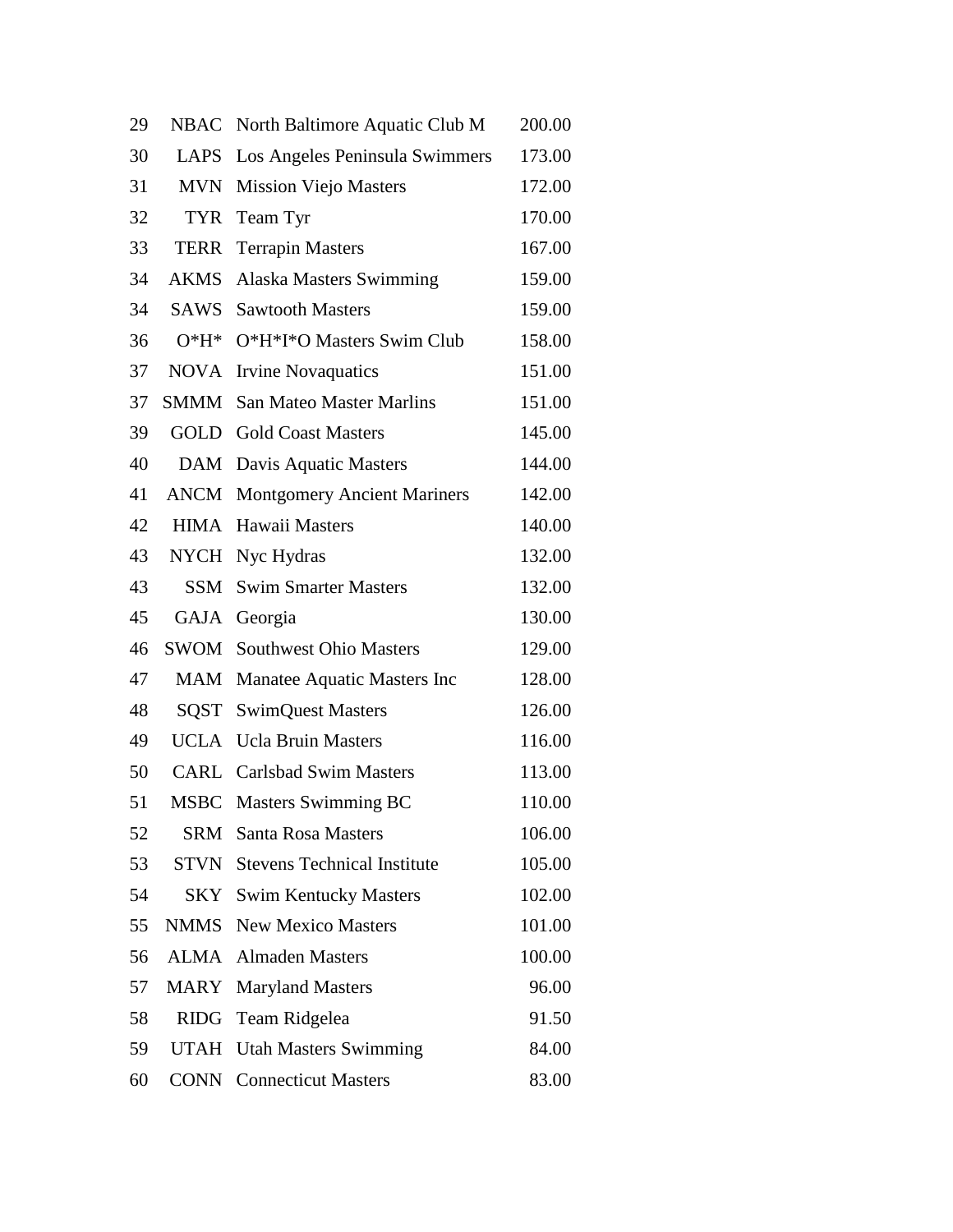| 60 | <b>FACT</b> | Florida Aquatic Combined Team              | 83.00 |
|----|-------------|--------------------------------------------|-------|
| 62 | <b>MINN</b> | Minnesota Masters Swim Club                | 82.00 |
| 63 |             | <b>GSM</b> Garden State Masters            | 79.00 |
| 64 | TXLA        | <b>Longhorn Aquatics</b>                   | 73.00 |
| 65 | <b>CHIC</b> | <b>Chico Masters Swimming</b>              | 71.50 |
| 66 | IAMA        | <b>Iowa Masters Swimming</b>               | 69.00 |
| 67 |             | ISF YMCA Indy Swim Fit                     | 68.00 |
| 68 | RMST        | <b>Reston Masters Swim Team</b>            | 66.00 |
| 68 |             | <b>TCAM</b> Tuolumne County Aquatic Master | 66.00 |
| 70 |             | <b>AAM</b> Alameda Aquatic Masters         | 64.00 |
| 70 | <b>SBM</b>  | Santa Barbara Masters                      | 64.00 |
| 72 | SWIF        | Swift Swim Club                            | 63.00 |
| 73 | <b>IOWA</b> | Hawkeye Masters                            | 60.00 |
| 74 | <b>BRYB</b> | <b>Brunswick Ywca Barracudas</b>           | 59.00 |
| 74 | MMSC        | Maui Masters Swim Club                     | 59.00 |
| 74 | SWFA        | Southwest Florida Aquatics                 | 59.00 |
| 77 | CRUZ        | Santa Cruz Masters Aquatics                | 54.00 |
| 77 | <b>SCAM</b> | <b>Strawberry Canyon Aquatic Mast</b>      | 54.00 |
| 79 | SPM         | <b>St Pete Masters Inc</b>                 | 53.00 |
| 80 |             | <b>AWJ</b> Atlanta Water Jocks             | 50.00 |
| 81 | <b>CSI</b>  | Cardinal Swimming Indiana                  | 46.00 |
| 81 | <b>FMM</b>  | <b>Florida Mayerick Masters</b>            | 46.00 |
| 83 |             | <b>ALEX</b> Alexandria Masters Swimming    | 44.00 |
| 83 | <b>HBSC</b> | Huntington Beach Swim Club                 | 44.00 |
| 83 | SYSM        | Sarasota YMCA Sharks                       | 44.00 |
| 86 |             | VACA Vacaville Swim Club                   | 43.00 |
| 87 | <b>GBM</b>  | <b>Great Bay Masters Swimming</b>          | 42.00 |
| 88 | 1776        | Colonials 1776                             | 41.00 |
| 88 | <b>NAM</b>  | <b>New Albany Aquatics Club</b>            | 41.00 |
| 90 | <b>RHMS</b> | Rolling Hills Mud Sharks                   | 39.00 |
| 91 | SLAM        | <b>St Louis Masters</b>                    | 36.00 |
| 91 | YCRC        | Yuba City Raquet Club                      | 36.00 |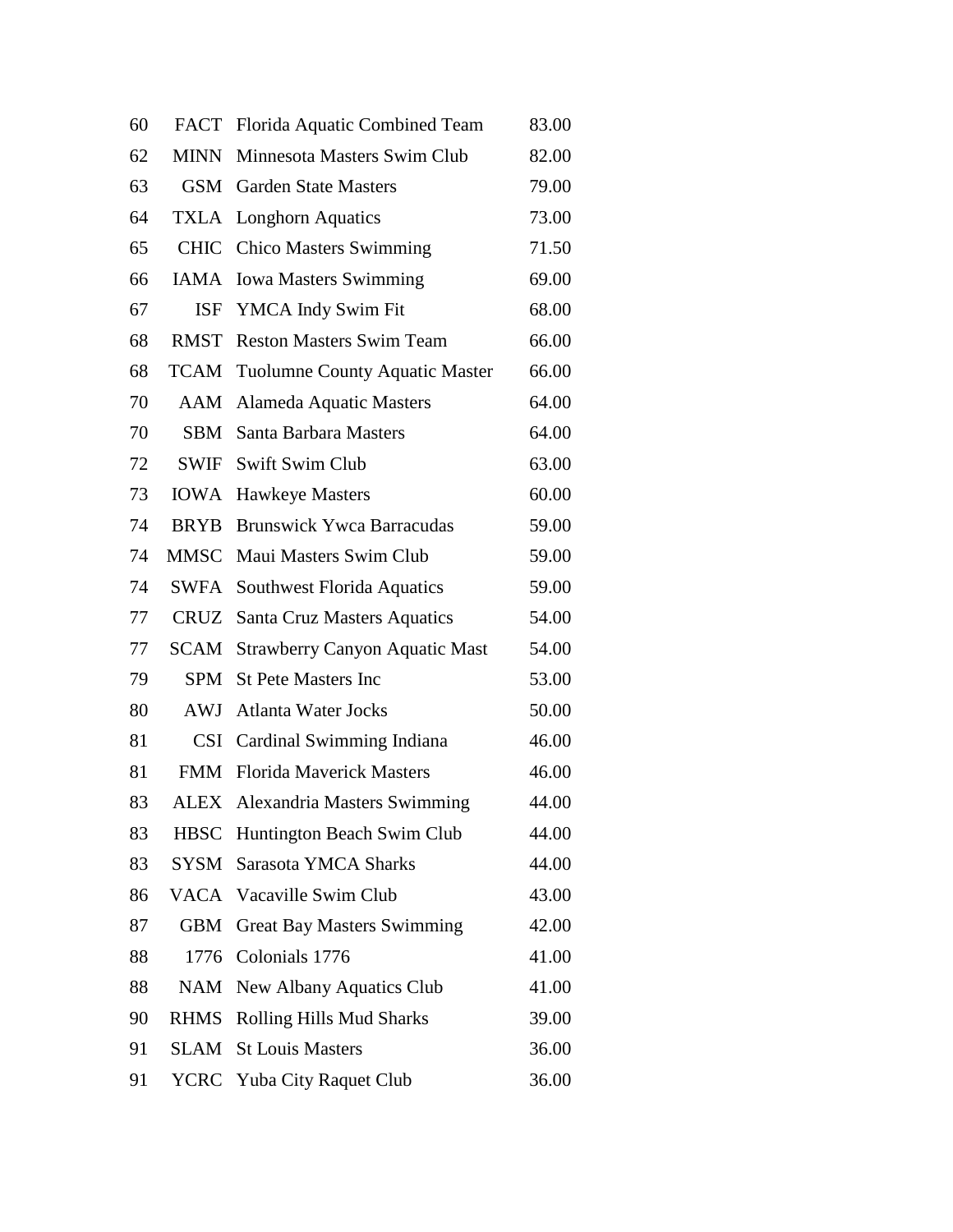| 93  |             | <b>PALM</b> Palmetto Masters          | 35.00 |
|-----|-------------|---------------------------------------|-------|
| 93  | <b>SLO</b>  | Slowtwitch.com                        | 35.00 |
| 95  | <b>SC</b>   | <b>Sport City</b>                     | 34.00 |
| 96  | <b>JAM</b>  | <b>Jersey Area Masters</b>            | 33.50 |
| 97  | <b>PAFC</b> | Pennypack Aquatic & Fitness Cl        | 32.00 |
| 98  | <b>VERM</b> | <b>Vermont Masters</b>                | 30.00 |
| 99  | <b>AQUM</b> | <b>AquaSol Masters</b>                | 29.00 |
| 100 | <b>CTM</b>  | <b>Caltech Masters</b>                | 28.00 |
| 100 | <b>MESC</b> | Maine Masters Swim Club               | 28.00 |
| 100 |             | <b>SMSC</b> Santa Maria Swim Club     | 28.00 |
| 103 |             | <b>ARKM</b> Arkansas Masters          | 27.00 |
| 103 | <b>HOST</b> | The Houstonian Club                   | 27.00 |
| 103 | <b>TLN</b>  | <b>Tater Ledgard Nadadores</b>        | 27.00 |
| 106 | <b>WSU</b>  | Washington State University Ma        | 26.00 |
| 107 | <b>SCSA</b> | <b>St. Croix Swimming Association</b> | 22.50 |
| 108 | <b>CVM</b>  | <b>Carson Valley Masters</b>          | 22.00 |
| 109 | <b>DOC</b>  | Doc's Indiana Univ Masters            | 20.00 |
| 109 | <b>MELO</b> | Menlo Masters Aka Team Sheeper        | 20.00 |
| 111 | <b>CDI</b>  | Centro Deportivo Israelita            | 18.00 |
| 111 | <b>NIAG</b> | <b>Niagara District Masters</b>       | 18.00 |
| 113 | <b>SMS</b>  | <b>Southern Masters Swimmers</b>      | 15.00 |
| 114 | <b>ACTT</b> | <b>Aquatic Club Temple Terrace</b>    | 14.00 |
| 114 | <b>BGWM</b> | <b>Gold Wave Masters</b>              | 14.00 |
| 114 |             | <b>SBAS</b> South Belt Area           | 14.00 |
| 114 |             | <b>UCSB</b> Ucsb Masters Swimming     | 14.00 |
| 118 | <b>OOPS</b> | Orillia Canada                        | 13.00 |
| 119 |             | FAST Fort Worth Area Swim Team        | 12.00 |
| 120 | <b>FMT</b>  | <b>Fullerton Fast Masters Team</b>    | 11.00 |
| 120 | <b>RGSC</b> | Rio Grande Swim Club                  | 11.00 |
| 122 | ADMS        | <b>Adirondack Masters</b>             | 10.00 |
| 122 | <b>DSSM</b> | Daland Swim School Masters            | 10.00 |
| 122 | <b>MVM</b>  | <b>Mountain View Masters</b>          | 10.00 |